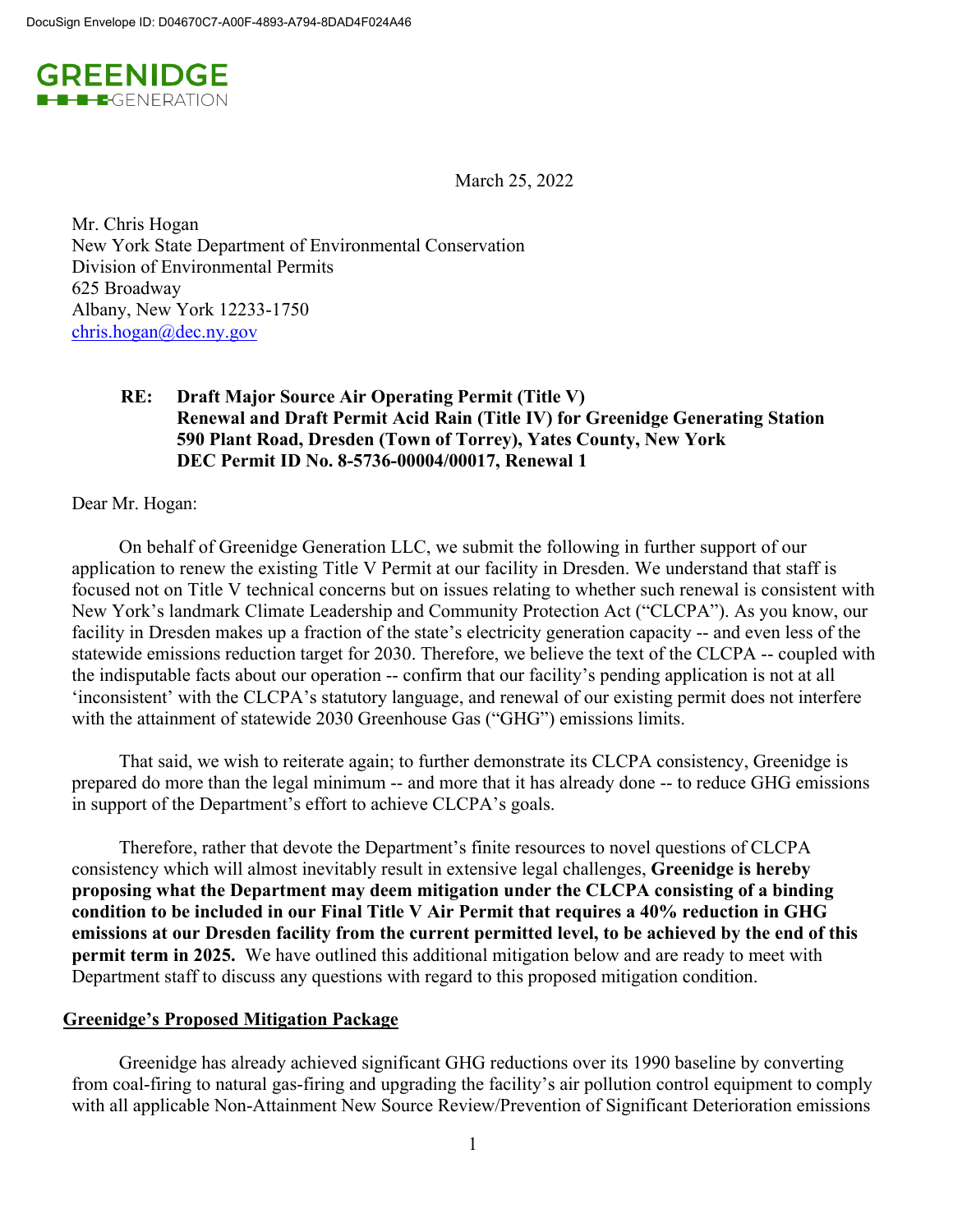

limits. In addition, in our August 2, 2021, supplement to our renewal application, we outlined a suite of six site-specific GHG reduction opportunities to be evaluated and, if feasible, implemented during the term of the renewed permit.

We are extremely proud of our record of environmental stewardship in Dresden. That said, we wish to do more. **We hereby propose the following two additional limits to be included in our Final Permit:** 

- o *A binding condition that requires a 40% reduction in GHG emissions from our current permitted level by the end of 2025 – a full five (5) years before the CLCPA's statewide target date of 2030; and*
- o *A requirement that Greenidge be a zero-carbon emitting power generation facility by 2035 - a full five (5) years before the statewide target for the electric generating sector found in Public Service Law § 66-p.*

## **Greenidge is Already Fully Consistent with the CLCPA**

To put this mitigation proposal in perspective, the starting point for any CLCPA analysis is the requirement in Environmental Conservation Law ("ECL")  $\S$  75-0107(1) that statewide emissions reductions are to be evaluated "as a percentage of 1990 emissions." Moreover, the regulations necessary to implement this statute are not even due to be finalized for approximately two years.

As the Department has indicated, Greenidge is already fully compliant with its existing Title V Air Permit. NYSDEC analyzed the full range of potential adverse environmental impacts and found that our existing Permit would allow the Facility to operate on a full-time (24/7) basis at full capacity without causing significant adverse impacts to surface waters, air, plants or animals, historic or archaeological resources, energy demands, or solid waste management. Nevertheless, as noted above, Greenidge will offer as CLCPA mitigation an agreement to reduce maximum permitted GHG emissions at this facility by another 40% by the end of 2025.

**With respect to the first test in the CLCPA of whether this specific permit renewal is "***consistent with...***" or would "***interfere with…"* **the attainment of statewide greenhouse gas emissions limits established in article 75 of the ECL, here are several relevant facts, in addition to the above-referenced proposed limits, that we believe make clear that renewal of the Title V permit is CLCPA-compliant:** 

- *Even if running at our full permitted capacity, our 106 MW facility accounts for literally a small fraction of the approximately 38,000 MW of power generation capacity in the State of New York - specifically 0.3 percent.*
- *Our emissions levels, even running at our full permitted capacity, amount to a small fraction -- 0.2% -- of the statewide emissions reduction target for 2030. Our Dresden facility does not move the needle in terms of meeting statewide goals.*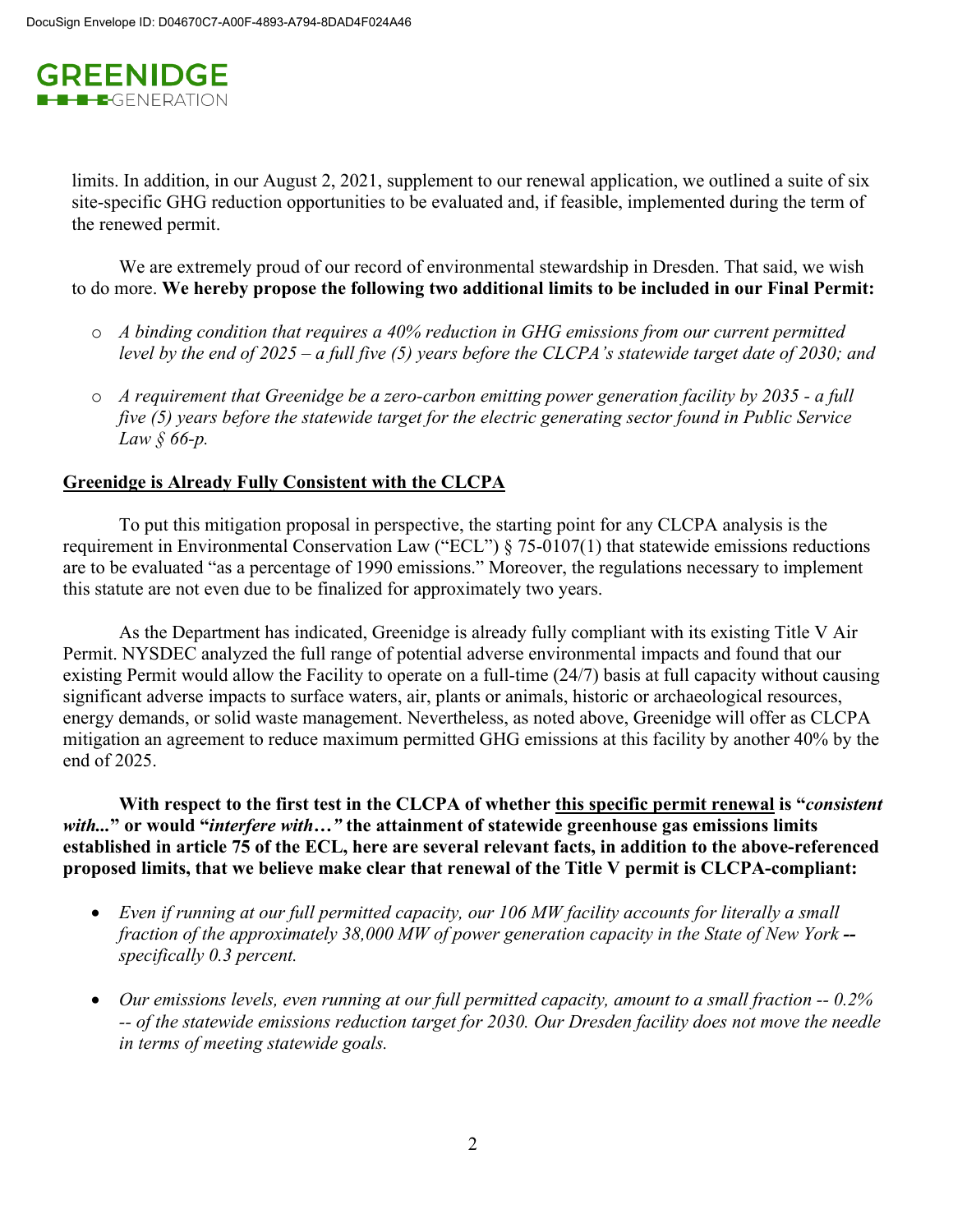

- *The statewide GHG emissions limits in the CLCPA need to be achieved five years and fourteen years after the date this permit would expire. It defies logic that a permit expiring years before the CLCPA limits take effect can be an obstacle to achieving compliance.*
- *Because of the retirement of Unit #3 in 2009 and the conversion of Unit #4 to primarily natural gas firing in 2017, our facility's current onsite and upstream potential carbon dioxide equivalent emissions are already approximately 70 percent lower than the coal-fired power plant's actual emissions in 1990, the statewide barometer enacted in the CLCPA to measure statewide emissions reductions.*
- *Our renewal application did not request any increase in generation capacity or any relief from any of the conditions in the existing Title V Air Permit.*
- *Moreover, the Department's September 9, 2021, Permit Review Report ("PRR") Renewal 1 and the draft Major Source Air Operating Permit ("Title V") Renewal 1 found that that our "renewal application is essentially unchanged from the existing permit."*
- *In the PRR, the Department considered each of the major elements of the Title V program, including Prevention of Significant Deterioration; National Emissions Standards for Hazardous Air Pollutants; Maximum Achievable Control Technology; as well as Acid Rain Control and Ozone Protection, and concluded that Greenidge "is in compliance with all requirements."*
- *Greenidge is not generating any air emissions --either from electricity used for bitcoin mining or for delivery to the NYISO energy grid -- that are not already (a) subject to the strict terms and conditions of its existing Title V Air Permit and (b) fully accounted for by New York State's federally approved Clean Air Act State Implementation Plan.*
- *Because it is an operating plant, supported by existing infrastructure, renewal of Greenidge's existing Title V permit will not trigger additional in-state or upstream GHG emissions associated with the production or transmission of new sources of natural gas or other fossil fuels.*
- *We send power to the NYISO Grid each day that we operate.*

## **Conclusion**

Greenidge has invested tens of millions of dollars on its environmental compliance programs. Our investment has generated significant economic activity and the Department's failure to promptly renew our Title V Air Permit could cause significant, irreparable human and economic harm to local and state taxpayers, dozens of Upstate New York businesses, our partners in the International Brotherhood of Electrical Workers (IBEW) and our great employees and their families across the Finger Lakes community.

Local community leaders and our neighbors have spoken and spoken loudly; they have resoundingly rejected -- over and over -- and in public -- the repeated intentionally false accusations made against